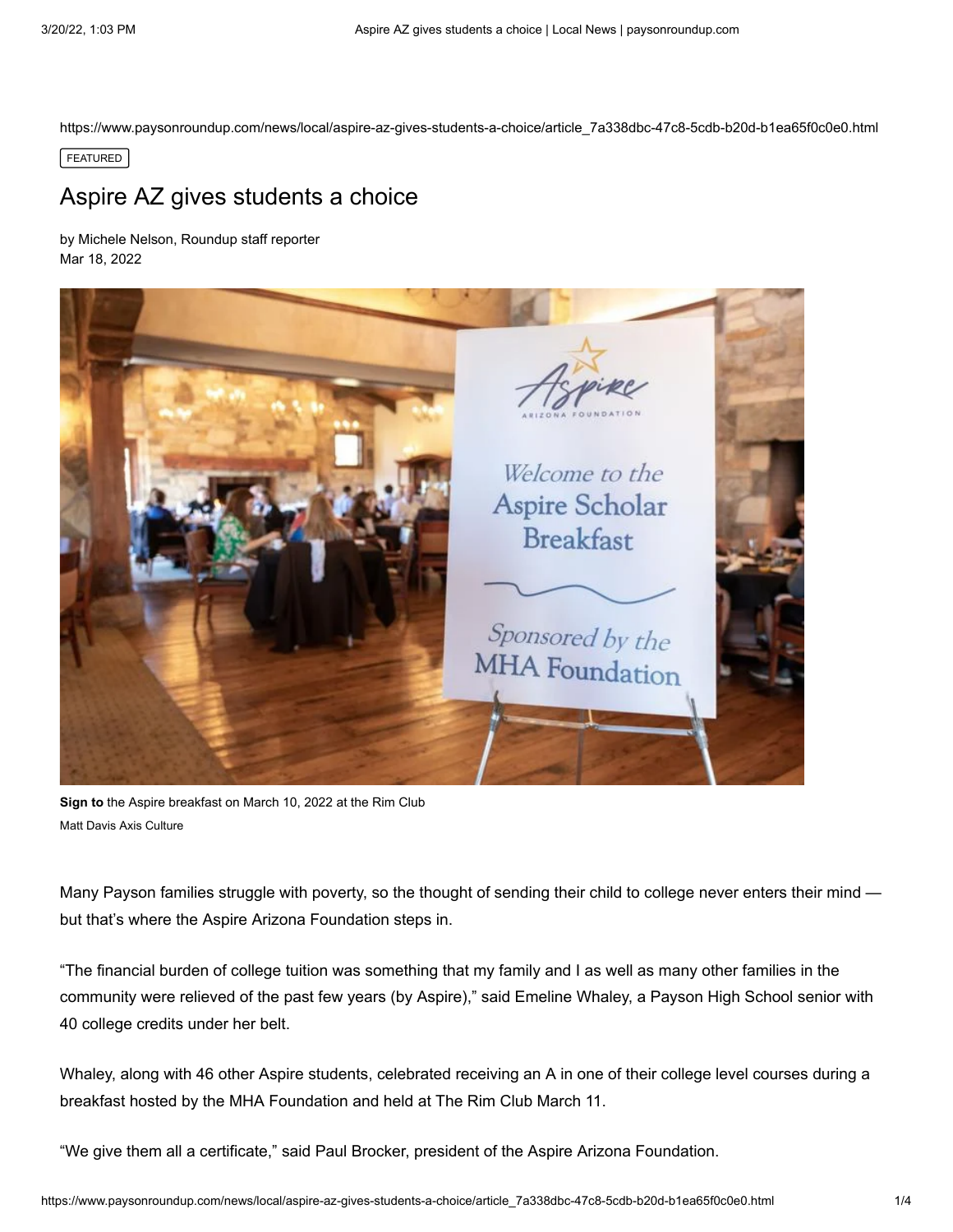For the past six years, Aspire has raised money to cover the cost of Rim Country high school students attending the local community college, the Eastern Arizona College Payson campus.

Students take what are called dual credit classes that provide credits for both high school and college classes.

Brocker said Aspire has supported 458 students since it launched.

"When I talk to students, they indicate to me this has given them an opportunity with what they want to do," he said.

Even if that means only a third of the students took three to five credits.

"The way I look at this, it indicates the students thought, 'Gee, college isn't for me,' (but) it gives them a flavor," said Brocker.

Another third took six to 13 credits, and the last third took 15 to 30-plus credits.

One thing none of these students had to experience, "They aren't taking any financial hit to find out if college is for them or not," said Brocker.

In Whaley's case, her 40 units will significantly lower her cost to receive a bachelor's degree at Northern Arizona University, where she plans to attend this fall.

"In a rural community like Payson, there are many students who come from families that did not pursue higher education and would not be able to themselves without this opportunity," she said.

Something PHS alumna Veronica Volk shared with the Aspire students during the breakfast.

"Just six years ago I was sitting right where you are today," she told the room full of students, Aspire board members and district staff. "Today — I am a proud NAU alumni with a bachelor's degree in business administration, and work as a full-time faculty member at Eastern Arizona College. And to top it all off — I have absolutely \$0 in student loan debt. Yeah, that's right, absolutely \$0 in debt. A lot of that I have to credit to the program you are all a part of right now, the dual enrollment program."

Volk spent fewer than four years getting her degree, which reduced the amount she needed to cover tuition, books, room and board.

Board member Kristin Thorgeirsson Croak said, "I was brought to tears listening to them speak, and watching them connect with the generous donors that help create this opportunity for them."

Ten of the recognized Aspire Arizona Foundation students received a 3.5 grade point average or higher for their dual credit classes. Aspire recognized them as honor roll students, said Brocker.

A final recognition went to those "who have completed 20 or more academic credits through the dual credit program," said Brocker. Aspire called these students their Aspire Ambition students.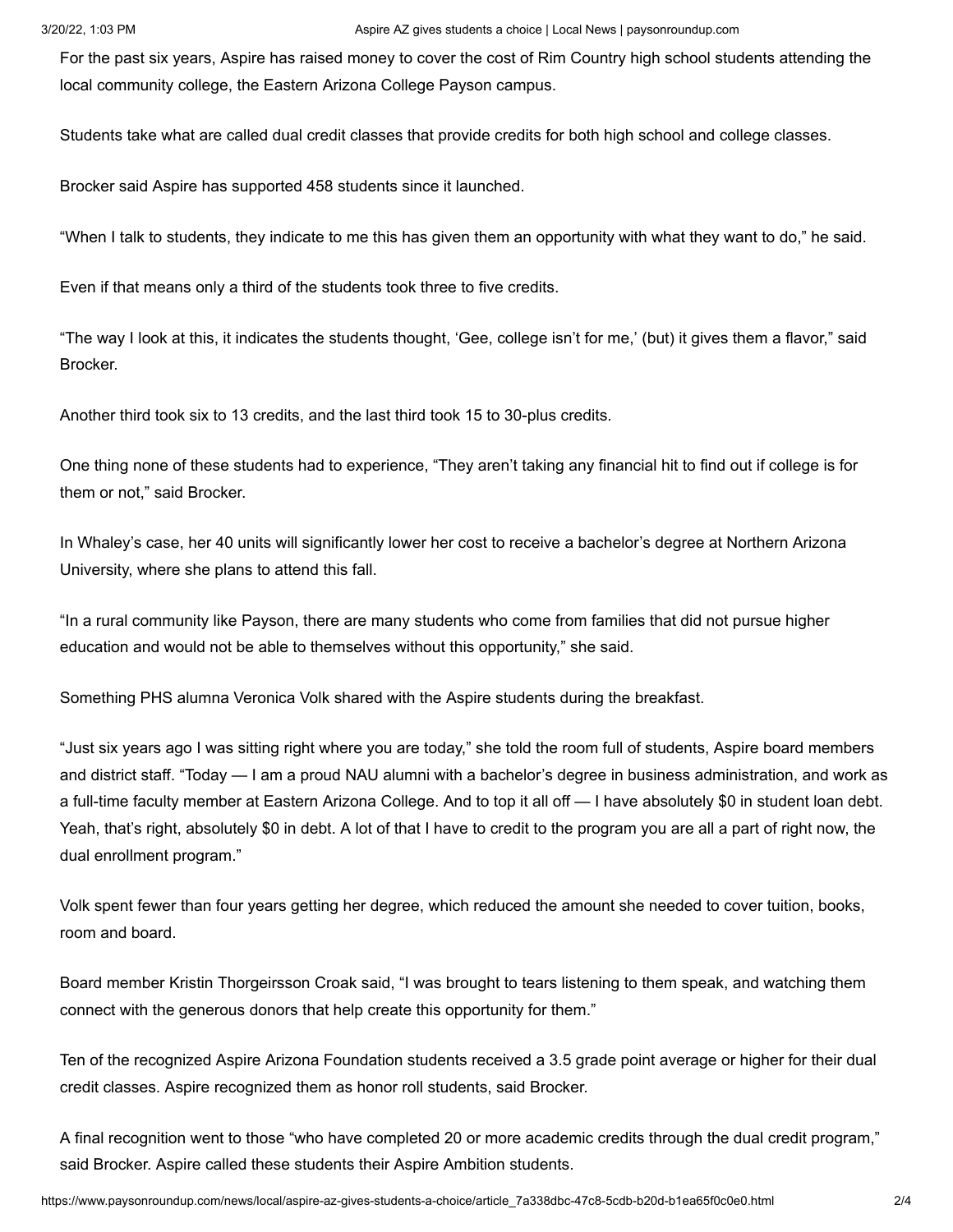As a final recognition the organization handed out T-shirts that proudly identified the wearer as an Aspire student.

Whaley expressed gratitude.

"Your generosity and investment in the youth of Payson, Arizona is very beneficial to the future of our town, country, and world," she said. "Thank you for your time and support of my peers' and my education through your generosity. We would not be here today without you. With your support we are able to work hard each day to become the leaders of tomorrow."

This touched Croak.

"I can't begin to describe the joy that I have in being on the board of the Aspire Arizona Foundation," said Croak. "There are some really great things happening in our schools, and I am proud to get to be a part of it through this organization."

## *Contact the reporter at [mnelson@payson.com](mailto:mnelson@payson.com)*



**Aspire Arizona celebrated** all the Payson High School students who received an A in one of their dual credit classes. Matt Davis/Axis Culture